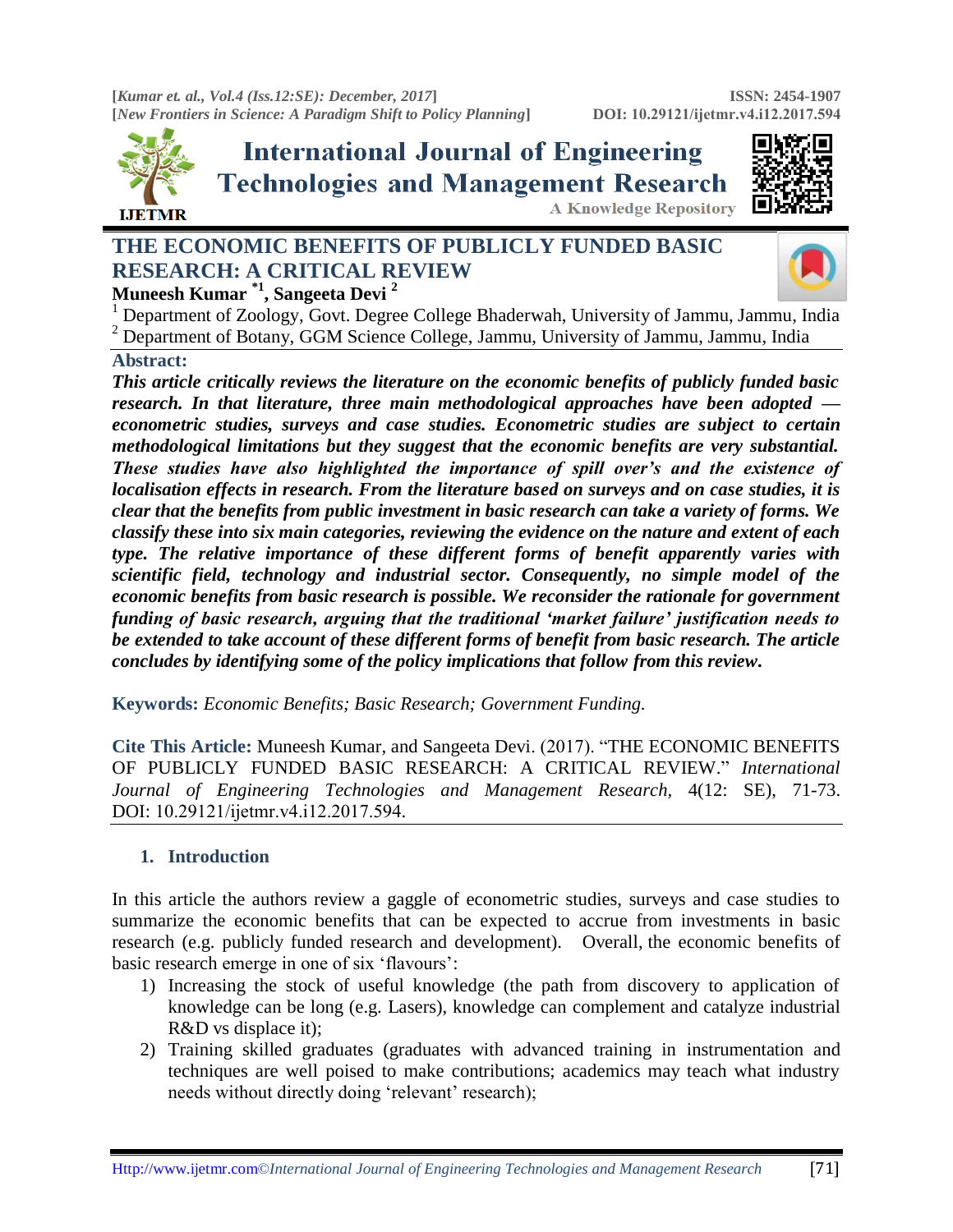- 3) Creating new scientific instrumentation and methodologies (an underappreciated economic output from basic research is the development of new equipment, laboratory techniques and analytical methods);
- 4) Forming networks and stimulating social interaction (Informal relationships between academic and industrial individuals lead to increased exchanges of ideas thereby increasing the variety of scientific options firms may be able to explore to resolve technological challenges);
- 5) Increasing the capacity for scientific and technological problem solving (investments in the public basic research knowledge base increases the feedstock (trained individuals, background supply of knowledge) industry can draw upon);
- 6) Creating new firms (there is mixed evidence that increasing investments in basic research increases the supply of technology based firms in a region).

### **2. Policy Implications**

The authors discuss estimates of rates of return on investments in basic research. Of course, the methodologies for arriving at these estimates are subject to some reservations but one estimate places the return at 28% for whatever that is worth. How these benefits will express will be idiosyncratic and vary depending upon the scientific field, technology and industrial sector.

The policy implications from this paper are built upon the concept that (as messy as the quantification of benefits may be) the function of basic research is crucial for a region"s strategic economic position. Simple policy recommendations are difficult as policy will need to be nuanced to compliment the regions scientific, technological and industrial assets. Furthermore, the ability of knowledge to "spillover" (a topic I will discuss in a future post) geographically and between sectors makes basic research policy development far from simple and unified.

#### **3. Basic Research Policies**

- Support training of graduates closely linked to leading organizations in their field
- Ensure that the benefits from the development of new instrumentation is maximized by supporting access for researchers to leading edge instrumentations, labs and fund the technicians assist in operations.
- Increase the industrial recruitment of qualified scientists and engineers
- Utilize a portfolio approach to invest in a range of research fields and a range of methods (programs and institutions) to transfer and exploit basic research knowledge.
- Recognize that a region's ability to exploit the global scientific knowledge base requires investment in the capabilities to understand and deploy said knowledge. A region cannot 'free-ride' on global scientific knowledge.
- I hope that you found my summary of the key points of this research paper enjoyable and empowering.

#### **References**

[1] Allen Consulting Group (2004) Measuring the impact of publicly funded research, Department of Education, Science and Training, Canberra.